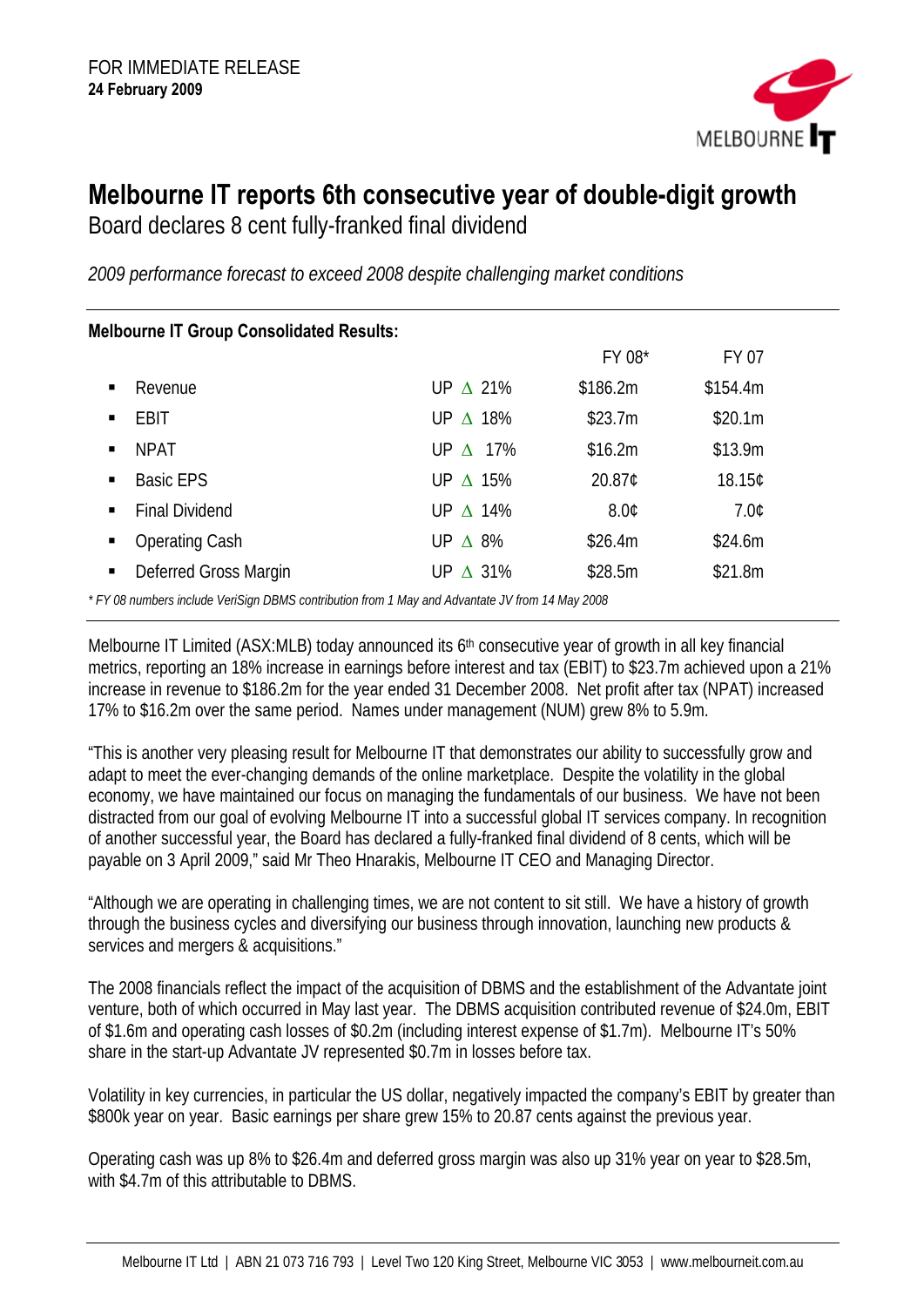As a result of the DBMS acquisition in May 2008, Melbourne IT's external debt balance was \$79.6m at 31 December 2008. This figure is higher than the \$57.1m reported at 30 June 2008 due to changes in the US dollar exchange rate which has also increased the value of the assets gained through the DBMS transaction. This debt facility will be serviced by US dollar revenues and earnings, which will also move in line with the US dollar exchange rate. The company's cash balance at year end was \$28.4m, leaving net debt of \$51.2m.

"In the final quarter of 2008 we saw evidence of a slowdown in all divisions and we know there are challenges ahead, including: contracting IT budgets for some corporates; many small businesses suffering some distress; continued pricing pressure; the commoditisation of domain names & shared hosting; and the possibility of further volatility in exchange rates," Mr Hnarakis said.

"Despite the global economic situation, we believe there are significant growth opportunities for Melbourne IT, including increasing demand for outsourcing, Software as a Service & virtualisation products. Industry changes, such as the proposed liberalisation of gTLDs that will make '.brand' a reality are also exciting prospects for Melbourne IT. We have strengthened the cost control discipline across our business and remain focused on maximising the opportunities that our scale, our brand, our product range and our expertise will bring."

#### **Business & Consumer**

The Business & Consumer (B&C) division increased revenue by 3% to \$42.7m in 2008 and its contribution margin rose 6% to \$11.8m. Average revenue per user (ARPU) increased 9% to \$329, reflecting this division's commitment to selling value-added products, such as search engine optimisation and web design, to help its customers succeed online.

## **Partner Solutions (formerly Reseller)**

Melbourne IT's Partner Solutions division delivered a 2% increase in revenue to \$61.4m but suffered a 5% decline in contribution margin to \$7.4m.

"Our Partner Solutions division faced several challenges in 2008, from a stronger USD exchange rate for the majority of the year to the global financial crisis impacting the volume of sales from some of our larger US resellers. On the upside, we continue to achieve renewal rates of more than 70% in this part of our business and our value-added offerings such as Software as a Service, are gaining momentum with sales of these products up 40% year on year to \$1.5m," Mr Hnarakis said.

## **Digital Brand Services (formerly Corporate Brand Services)**

In 2008, revenue in the Digital Brand Services (DBS) division was up 162% to \$44.9m – \$24.0m of this was attributable to the acquisition of the DBMS business in May 2008. Contribution margin in this division was up almost four-fold on the previous year to \$4.3m, with \$1.6m attributable to DBMS. This was achieved after incurring \$2.9m of integration costs associated with the acquisition during the period.

Excluding DBMS, revenue in the former CBS Division grew 22% to \$20.9m and EBIT was up 214% to \$2.7m year on year, demonstrating returns from the company's investment in recent years in new customer acquisition, penetration of new markets and enhancements to systems and processes. From 2009 onwards, DBMS will be fully absorbed into the DBS division and will not be reported separately.

"The DBMS acquisition has transformed this part of our business into the leading global digital brand management company. With the majority of the integration of DBMS complete, we are now focused on enhancing the level of service we provide to our customers and selling our expanded service offering to the combined client base. In 2008, DBS acquired more than 110 new clients including Nissan Australia, Thiess, RACQ & Austar," Mr Hnarakis said.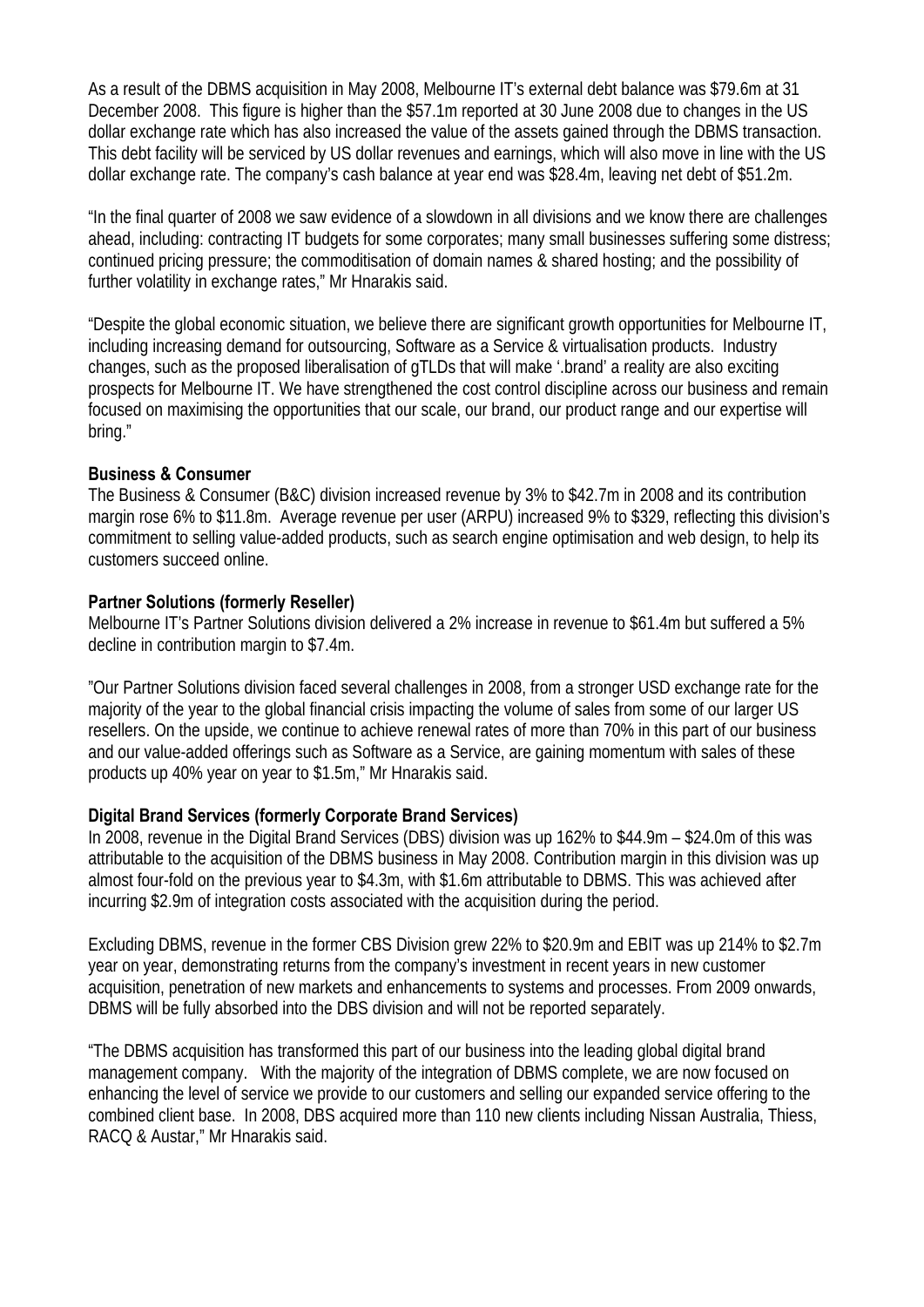## **Corporate & Government**

The Corporate & Government (C&G) division achieved revenue of \$26.0m in 2008, an increase of 12% year on year. Contribution margin rose 16% in the same period to \$3.2m. During the year C&G signed 183 new contracts.

"In 2008, we were again recognised as Microsoft Hosting Partner of the Year in Australia and were also the only hosting company in our region to be invited to participate in the Microsoft Software + Services Incubator program, which assists our customers to maximise the success of their online applications. In 2009, we will continue to leverage our strategic relationships to build our critical hosting business," Mr Hnarakis said.

"Our experience in the hosting market and the strength of our vendor relationships continue to differentiate us from our competition. We are at the forefront of virtualisation implementation in the local market, virtualising our storage infrastructure, significant parts of our server fleet and developing new cloud based infrastructure offerings using VMware's vCloud technology."

Paul Harapin, Vice President VMware Australia and New Zealand, said "VMware is delighted to be working with one of Australia's pre-eminent hosting providers, Melbourne IT, as they execute on their vCloud vision. Melbourne IT continues to be a market leader, taking its innovative virtualised solutions to a range of customers from enterprise to SMBs, helping them meet their requirements for flexibility & 'on demand' performance."

# **For The Record**

As anticipated, ForTheRecord (FTR) reported a decline in revenue of 16% to \$8.9m and its contribution margin was down 28% to \$0.5m. Part of this was due to the stronger AUD 2008 exchange rate by comparison with the prior year.

FTR was focused on rebuilding and re-energising its business in 2008, following the introduction of new leadership. The financial result belies the significant improvements that have been achieved during the year in establishing a more robust platform for future growth, including improving sales & product development processes, building the sales pipeline and revitalising strategic relationships. FTR sold more than 2,700 solutions to clients in 2008, with new or upgrading clients including the Government of British Columbia, the Hong Kong Courts, the Courts of Abu Dhabi and the Republic of Ireland.

## **Outlook**

"We have had an encouraging start to the year and we expect to outperform our 2008 result in 2009, delivering our 7<sup>th</sup> consecutive year of profitable growth. 2009 will benefit from continued growth in our divisions, more favourable exchange rates, a full year of DBMS and a reduction of the integration costs for DBMS and cost control initiatives.

We will continue to evolve our business to be a global leader in IT services in four key areas:

- **Providing tools to SMBs to help them succeed online;**
- **Managing critical applications for businesses online;**
- Managing digital brands globally & optimising their performance; and
- Providing digital recording services that capture critical information for organisations."

"The internet is a dynamic medium, constantly evolving and growing, presenting challenges & opportunities for companies in our space. Resilient and successful companies, like Melbourne IT, understand that to continue to prosper we must maintain our evolution and we remain committed to investing in systems/processes and innovation that position us well for growth opportunities in the uncertain year ahead as well as in the future when market conditions stabilise," Mr Hnarakis said.